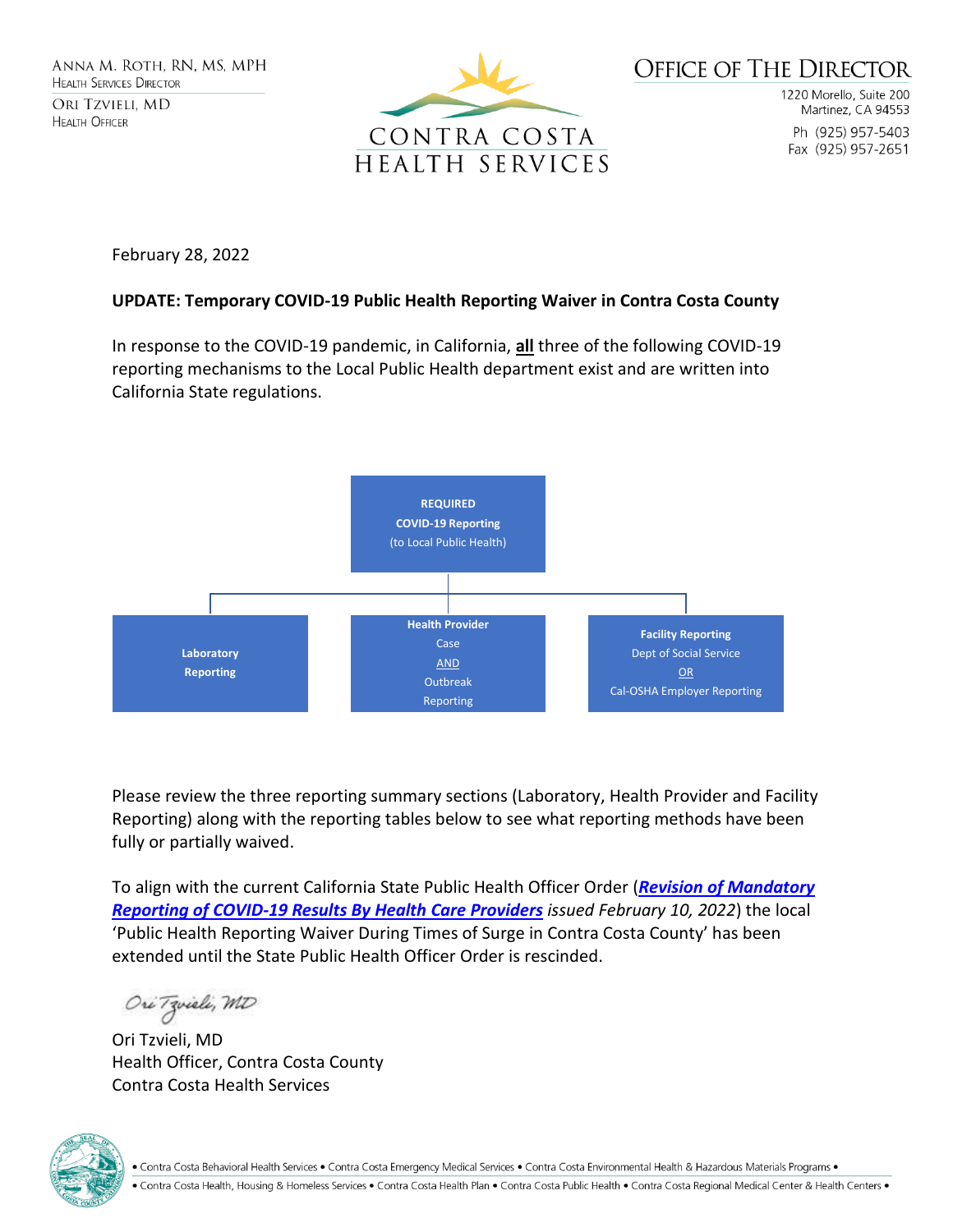

1220 Morello, Suite 200 Martinez, CA 94553 Ph (925) 957-5403 Fax (925) 957-2651

### (1) **Laboratory\* Reporting (**[17 CCR § 2505\)](https://govt.westlaw.com/calregs/Document/I1947D280662411E384928538D6692020?viewType=FullText&originationContext=documenttoc&transitionType=CategoryPageItem&contextData=(sc.Default))

**\*'**Laboratory' means laboratory facilities and many other types of facilities performing Point of Care Testing (POCT) – including residential care facilities, schools, employers, etc.

### **Severe Acute Respiratory Syndrome Coronavirus 2 (SARS-CoV-2) Test Results**

- a. Any laboratory approved to test for SARS-CoV-2 must report **all positive and non-positive (negative, indeterminate, and specimen unsatisfactory) results** from diagnostic tests (molecular and antigen) and serology (antibody) tests for SARS-CoV-2 **within eight hours** from the time the laboratory notifies the health care provider or other person authorized to receive the report.
- b. Laboratories shall transmit these reports via electronic laboratory reporting (ELR) to the **state electronic reporting system (CalREDIE)** or via an **electronic reporting system** that is linked to the state electronic reporting system. Reporting of lab results via fax or email does not meet the requirement.

| <b>SARS-CoV-2 Result - Laboratory Reporting</b> |                                |                                                                   |               |  |
|-------------------------------------------------|--------------------------------|-------------------------------------------------------------------|---------------|--|
| <b>Reporting</b>                                | <b>Reporting</b>               | <b>Comments</b>                                                   | <b>Waiver</b> |  |
| <b>Party</b>                                    | <b>Method</b>                  |                                                                   |               |  |
| All                                             | <b>Electronic</b><br>$\bullet$ | <b>Electronic Laboratory Reporting (ELR) system:</b><br>$\bullet$ | <b>NONE</b>   |  |
| "laboratories"                                  | laboratory                     | Please visit the CalREDIE ELR webpage<br>$\bigcirc$               |               |  |
| includes any                                    | reporting                      | Email Onboarding team at:<br>$\circ$                              |               |  |
| facility that is                                | (ELR) to                       | CalREDIE Onboarding@cdph.ca.gov                                   |               |  |
| performing                                      | the state                      | Register at the CDPH HIE Gateway<br>$\circ$                       |               |  |
| Point of Care                                   | electronic                     | <b>Manual Lab Reporting Module (MLRM):</b><br>$\bullet$           |               |  |
| <b>Testing</b>                                  | reporting                      | Please contact CalREDIE Help with any<br>$\bigcirc$               |               |  |
| (POCT) like                                     | system                         | questions.                                                        |               |  |
| residential                                     | (CalREDIE)                     | <b>CalREDIE Help Desk</b>                                         |               |  |
| care facilities,                                | OR                             | CalREDIEHelp@cdph.ca.gov                                          |               |  |
| schools,                                        | <b>Electronic</b><br>$\bullet$ | 866-866-1428<br>ш                                                 |               |  |
| employers,                                      | reporting                      | <b>Manual Lab Reporting Account</b><br>$\circ$                    |               |  |
| etc.                                            | system                         | Request Form - this is the link to the                            |               |  |
|                                                 | that is                        | online form that must be completed                                |               |  |
|                                                 | linked to                      | by Manual Lab Reporting users                                     |               |  |
|                                                 | CalREDIE                       | <b>CalREDIE Manual Lab Reporting</b><br>$\bigcirc$                |               |  |
|                                                 |                                | Module - this one-page document                                   |               |  |
|                                                 |                                | describes the reporting requirements                              |               |  |
|                                                 |                                | for antigen test results. It can be                               |               |  |

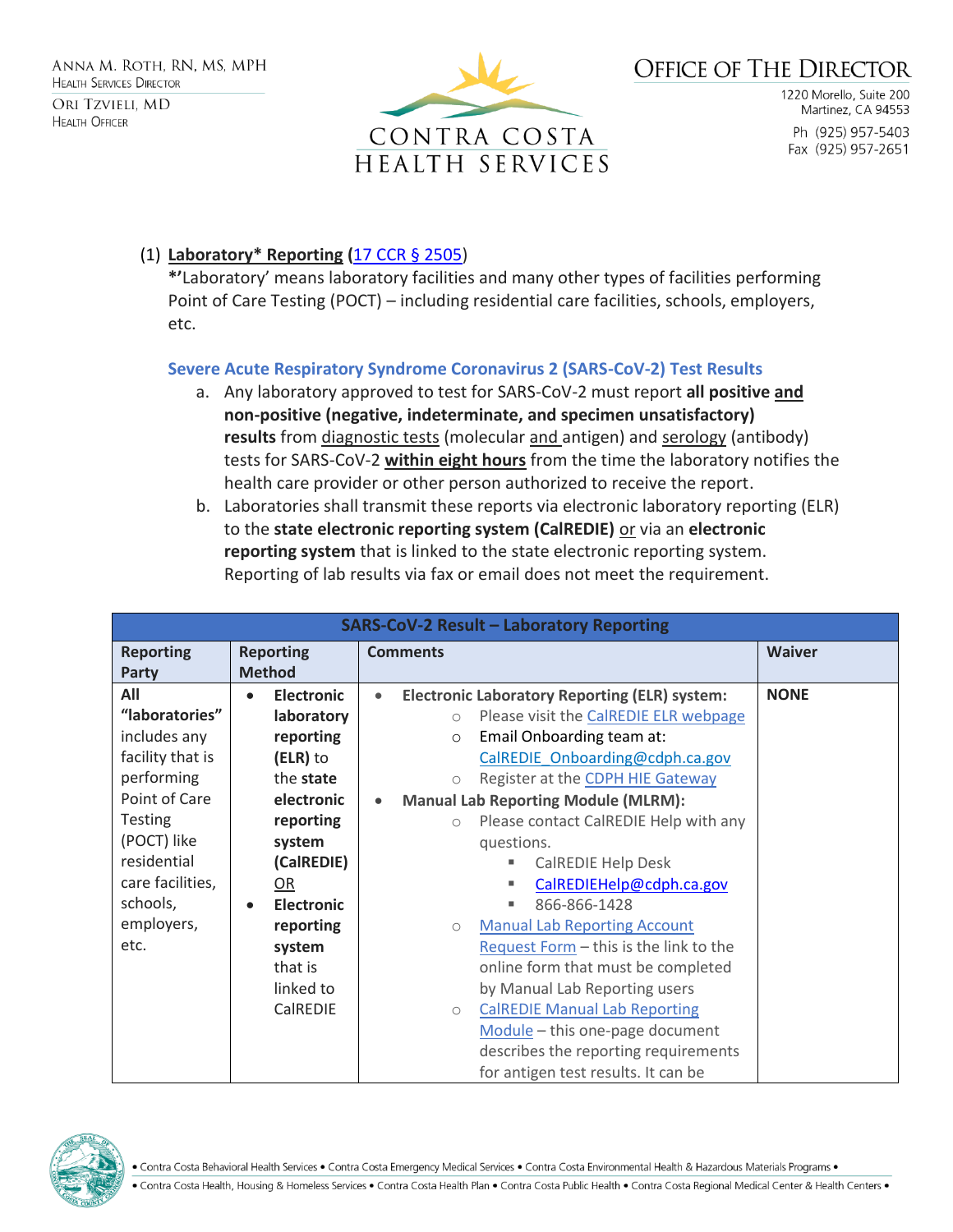ANNA M. ROTH, RN, MS, MPH **HEALTH SERVICES DIRECTOR** ORI TZVIELI, MD **HEALTH OFFICER** 



# **OFFICE OF THE DIRECTOR**

1220 Morello, Suite 200 Martinez, CA 94553 Ph (925) 957-5403 Fax (925) 957-2651

|  | shared with any entity performing       |  |
|--|-----------------------------------------|--|
|  | these tests.                            |  |
|  | <b>Manual Lab Reporting Quick Start</b> |  |
|  | Guide - this document walks the user    |  |
|  | through how to use the Manual Lab       |  |
|  | Reporting Module.                       |  |

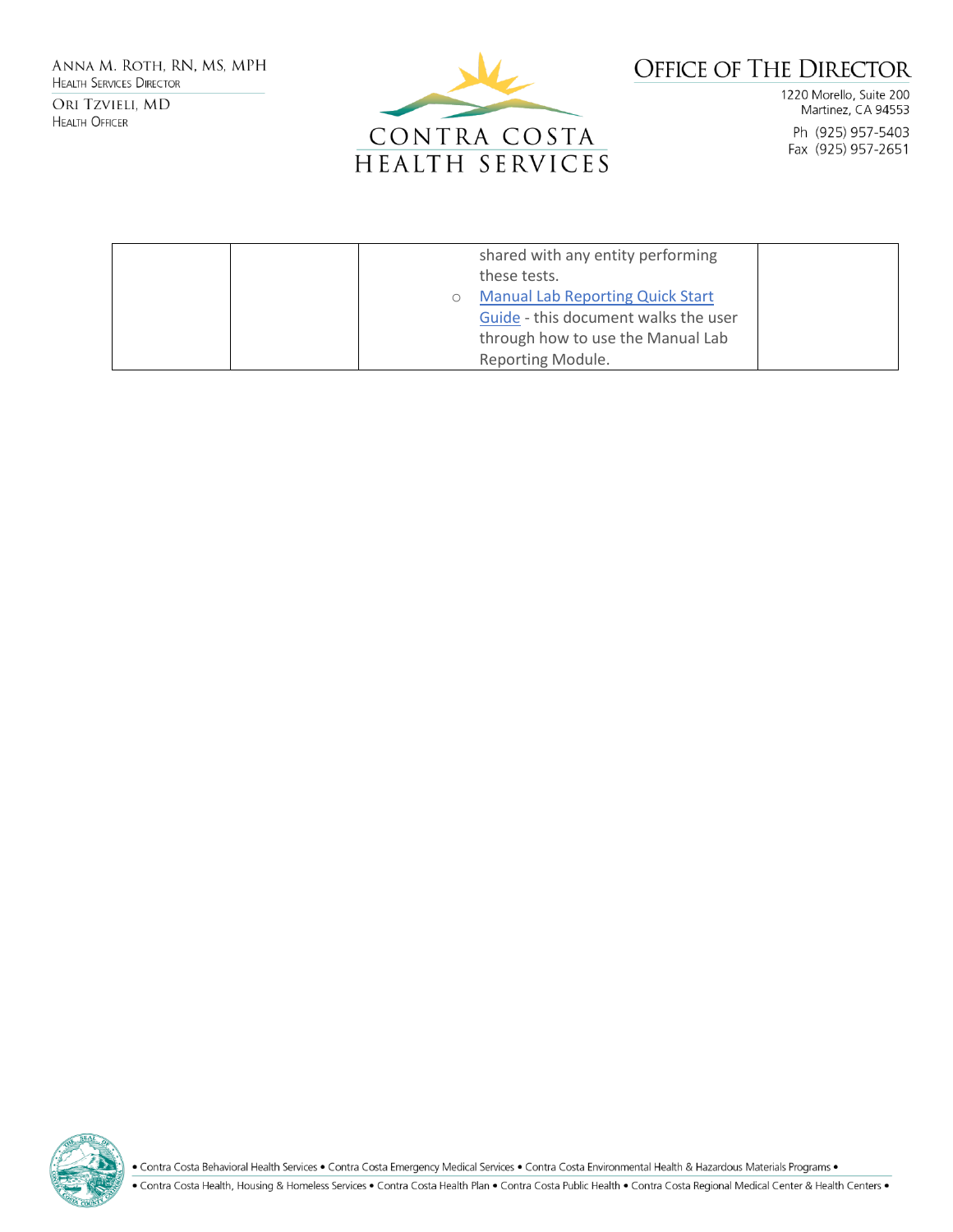

1220 Morello, Suite 200 Martinez, CA 94553 Ph (925) 957-5403 Fax (925) 957-2651

### (2) **Health Provider\* Reporting** [\(17 CCR § 2500\)](https://govt.westlaw.com/calregs/Document/I5849DB60A9CD11E0AE80D7A8DD0B623B?viewType=FullText&originationContext=documenttoc&transitionType=CategoryPageItem&contextData=(sc.Default))

\*'Health care provider' means a physician, a veterinarian, a podiatrist, a nurse practitioner, a physician assistant, a registered nurse, a nurse midwife, a school nurse, an infection control practitioner, a medical examiner, a coroner, or a dentist.

• **COVID-19 Cases** (Coronavirus Disease 2019**), AND**

### • **COVID-19 Outbreaks – OUTBREAKS OF ANY DISEASE**

| <b>COVID-19 Cases - Health Provider Reporting</b>            |                                                                                                                                                                                                                                                                                                            |                                                                                                                                                                                         |                                                                                                                                                                                                                                      |  |  |  |
|--------------------------------------------------------------|------------------------------------------------------------------------------------------------------------------------------------------------------------------------------------------------------------------------------------------------------------------------------------------------------------|-----------------------------------------------------------------------------------------------------------------------------------------------------------------------------------------|--------------------------------------------------------------------------------------------------------------------------------------------------------------------------------------------------------------------------------------|--|--|--|
| <b>Reporting</b>                                             | <b>Reporting Method</b>                                                                                                                                                                                                                                                                                    | <b>Comments</b>                                                                                                                                                                         | <b>Waiver</b>                                                                                                                                                                                                                        |  |  |  |
| <b>Party</b><br><b>Acute Care</b><br><b>Hospitals</b>        | <b>COVID-19 Hospitalization Line List</b><br>$\bullet$<br>(REQUIRED locally for Hospitals in Contra<br><b>Costa County)</b><br>OR<br><b>Confidential Morbidity Report (CMR)</b> form<br>$\bullet$<br>- Disease specific CMRs are posted here -<br>https://cchealth.org/cd/disease-<br>reporting.php        | COVID-19<br>Hospitalization<br>Line List are<br>delivered daily as<br>an electronic file<br>from the<br>Hospital/Healthcare<br>System Electronic<br><b>Health Record</b><br>(EHR) teams | <b>PARTIAL WAIVER</b><br><b>ONLY hospitalizations and</b><br>deaths via COVID-19<br><b>Hospitalization Line List</b><br><b>CDPH Revision Of Mandatory</b><br><b>Reporting Of Covid-19 Results By</b><br><b>Health Care Providers</b> |  |  |  |
| <b>Outpatient</b><br><b>Healthcare</b><br><b>Facilities</b>  | <b>CalREDIE Provider Portal (PP) account</b><br>(Request CalREDIE PP account here -<br>https://calrediehelp.powerappsportals.us/),<br>OR<br><b>Confidential Morbidity Report (CMR)</b> form<br>$\bullet$<br>(Disease specific CMRs are posted here -<br>https://cchealth.org/cd/disease-<br>reporting.php) |                                                                                                                                                                                         | <b>FULL WAIVER</b>                                                                                                                                                                                                                   |  |  |  |
| <b>Residential</b><br><b>Healthcare</b><br><b>Facilities</b> | <b>SPOT (Shared Portal for Outbreak Tracking)</b><br>portal -<br>https://www.coronavirus.cchealth.org/case-<br>reporting                                                                                                                                                                                   | <b>Facilities licensed</b><br>by Dept of Public<br>Health                                                                                                                               | <b>PARTIAL WAIVER</b><br>May submit initial report via<br>'Residential Care Facilities Intake<br>Form' versus SPOT (information<br>is available online at:<br>https://cchealth.org/covid19/clf/)                                     |  |  |  |
| <b>Schools</b>                                               | <b>SPOT (Shared Portal for Outbreak Tracking)</b><br>portal -<br>https://www.coronavirus.cchealth.org/case-<br>reporting                                                                                                                                                                                   | The duty of a<br>school nurse or<br>anyone in charge of<br>(17 CCR §2508) a                                                                                                             | <b>FULL WAIVER</b><br>Temporary pause on reporting of<br>individual cases; however,                                                                                                                                                  |  |  |  |



• Contra Costa Health, Housing & Homeless Services • Contra Costa Health Plan • Contra Costa Public Health • Contra Costa Regional Medical Center & Health Centers •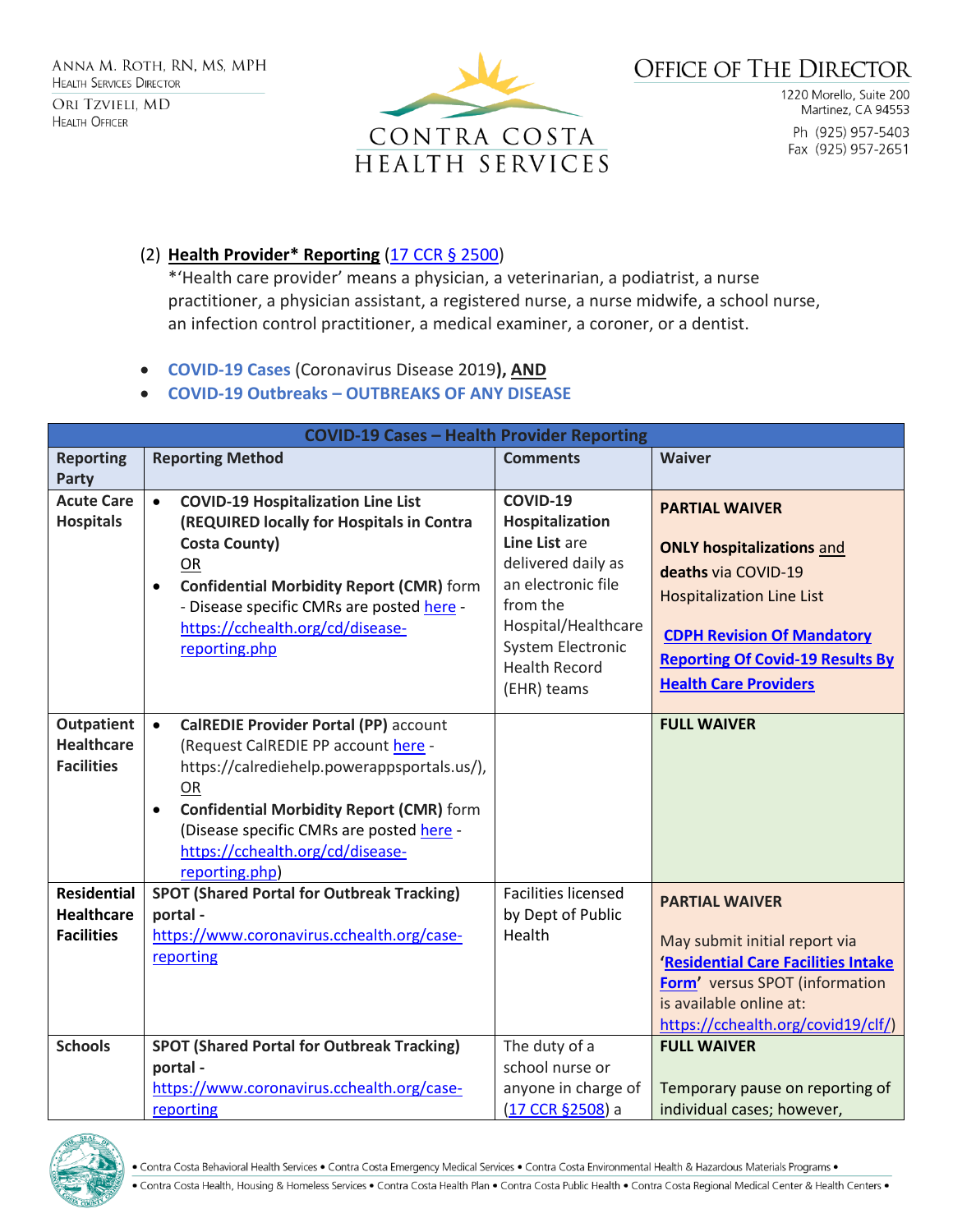ANNA M. ROTH, RN, MS, MPH **HEALTH SERVICES DIRECTOR** ORI TZVIELI, MD

**HEALTH OFFICER** 



# **OFFICE OF THE DIRECTOR**

1220 Morello, Suite 200 Martinez, CA 94553 Ph (925) 957-5403 Fax (925) 957-2651

|  | public or private   | outbreaks (in classrooms, sports, |
|--|---------------------|-----------------------------------|
|  | school,             | etc.) are still reportable marked |
|  | kindergarten,       | appropriately as an outbreak in   |
|  | boarding school, or | SPOT.                             |
|  | day nursery.        |                                   |

| <b>COVID-19 OUTBREAKS - Health Provider Reporting</b> |                     |                                               |                                                                  |  |  |
|-------------------------------------------------------|---------------------|-----------------------------------------------|------------------------------------------------------------------|--|--|
| <b>Reporting</b>                                      | <b>Reporting</b>    | <b>Comments</b>                               | <b>Waiver</b>                                                    |  |  |
| <b>Party</b>                                          | <b>Method</b>       |                                               |                                                                  |  |  |
| <b>Licensed</b>                                       | <b>SPOT (Shared</b> | All Facilities Letter 20.75                   | <b>PARTIAL WAIVER</b>                                            |  |  |
| <b>Health</b>                                         | <b>Portal for</b>   | 'Coronavirus Disease 2019 (COVID-19)          |                                                                  |  |  |
| <b>Facilities</b>                                     | <b>Outbreak</b>     | <b>Outbreak Investigation and Reporting</b>   | (1) Acute Care Hospitals: Can                                    |  |  |
|                                                       | Tracking) portal -  | Thresholds'                                   | submit reports via SharePoint                                    |  |  |
|                                                       | https://www.coro    | https://www.cdph.ca.gov/Programs/CHCQ/L       | vs SPOT (upon request sent                                       |  |  |
|                                                       | navirus.cchealth.o  | CP/Pages/AFL-20-75.aspx                       | to                                                               |  |  |
|                                                       | rg/case-reporting   | <b>Acute Care Hospitals</b><br>$\bullet$      | covid.business.tracing@cche                                      |  |  |
|                                                       |                     | Long-Term Care Facilities<br>$\bullet$        | alth.org)                                                        |  |  |
|                                                       |                     |                                               |                                                                  |  |  |
|                                                       |                     |                                               | (2) Residential Healthcare                                       |  |  |
|                                                       |                     |                                               | <b>Facilities (including Long-</b><br>Term Care Facilities): May |  |  |
|                                                       |                     |                                               | submit initial report via                                        |  |  |
|                                                       |                     |                                               | 'Residential Care Facilities                                     |  |  |
|                                                       |                     |                                               | <b>Intake Form' versus SPOT</b>                                  |  |  |
|                                                       |                     |                                               | (information is available                                        |  |  |
|                                                       |                     |                                               | online at:                                                       |  |  |
|                                                       |                     |                                               | https://cchealth.org/covid19                                     |  |  |
|                                                       |                     |                                               | /clf/                                                            |  |  |
|                                                       |                     |                                               |                                                                  |  |  |
| <b>Schools</b>                                        | <b>SPOT (Shared</b> | The duty of a school nurse or anyone in       | <b>NO WAIVER</b>                                                 |  |  |
|                                                       | <b>Portal for</b>   | charge of (17 CCR §2508) a public or private  |                                                                  |  |  |
|                                                       | <b>Outbreak</b>     | school, kindergarten, boarding school, or day | <b>IMPORTANT NOTE: Outbreaks</b>                                 |  |  |
|                                                       | Tracking) portal-   | nursery.                                      | (in classrooms, sports, etc.) are                                |  |  |
|                                                       | https://www.coro    |                                               | still reportable in SPOT but must                                |  |  |
|                                                       | navirus.cchealth.o  | 'Non-Healthcare Congregate Facilities         | be marked appropriately in the                                   |  |  |
|                                                       | rg/case-reporting   | <b>COVID-19 Outbreak Definitions and</b>      | 'Reason for Report' section as                                   |  |  |
|                                                       |                     | Reporting':                                   | "Outbreak".                                                      |  |  |
|                                                       |                     | https://www.cdph.ca.gov/Programs/CID/DCD      |                                                                  |  |  |
|                                                       |                     | C/Pages/COVID-                                |                                                                  |  |  |
|                                                       |                     | 19/OutbreakDefinitionandReportingGuidance     |                                                                  |  |  |
|                                                       |                     | .aspx                                         |                                                                  |  |  |



. Contra Costa Behavioral Health Services . Contra Costa Emergency Medical Services . Contra Costa Environmental Health & Hazardous Materials Programs .

. Contra Costa Health, Housing & Homeless Services . Contra Costa Health Plan . Contra Costa Public Health . Contra Costa Regional Medical Center & Health Centers .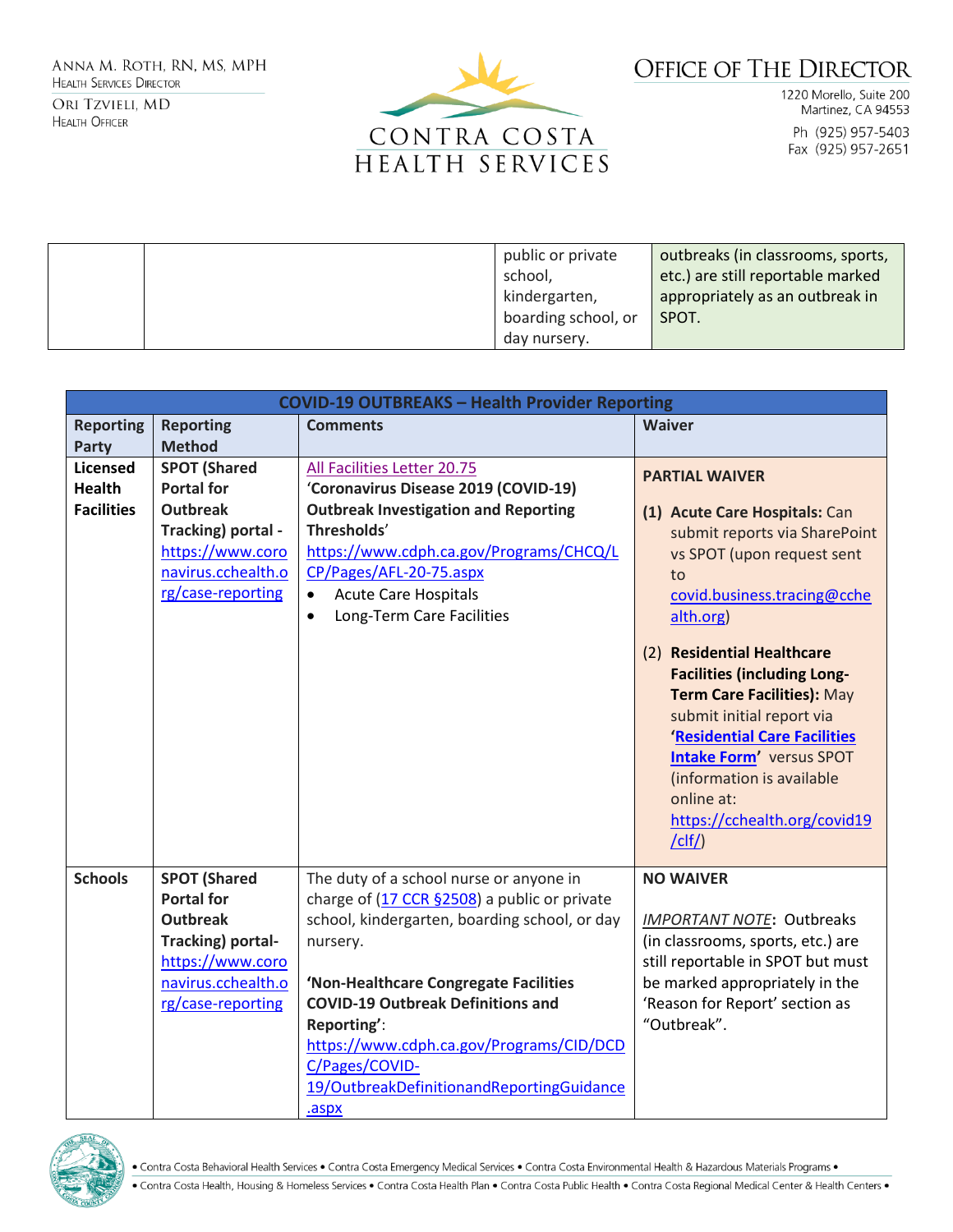ANNA M. ROTH, RN, MS, MPH **HEALTH SERVICES DIRECTOR** ORI TZVIELI, MD

**HEALTH OFFICER** 



# **OFFICE OF THE DIRECTOR**

1220 Morello, Suite 200 Martinez, CA 94553 Ph (925) 957-5403 Fax (925) 957-2651

|  | non-residential congregate settings $-$ (K-<br>12 schools and colleges/universities) and<br>residential congregate settings |  |
|--|-----------------------------------------------------------------------------------------------------------------------------|--|
|  | (dormitories)                                                                                                               |  |

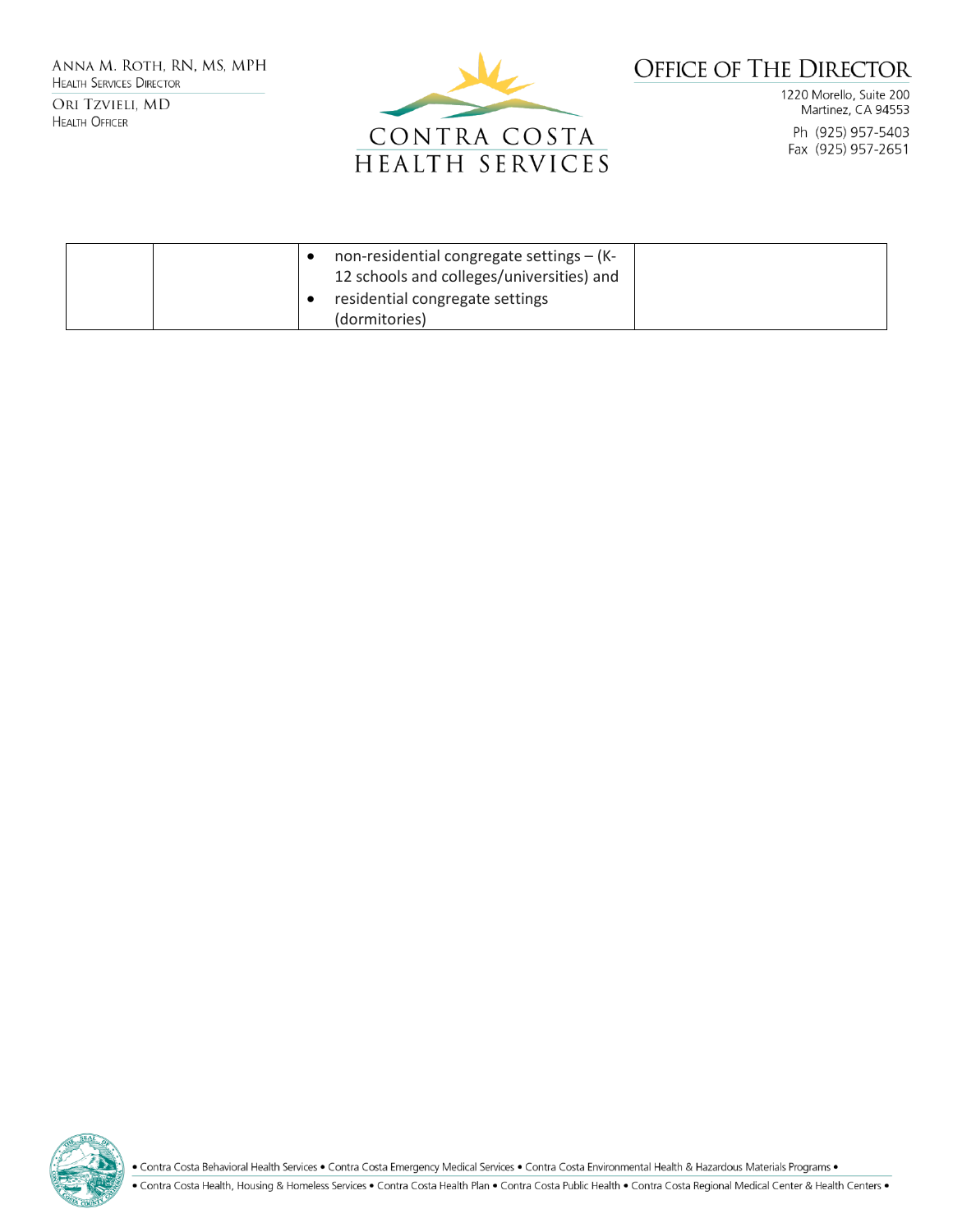

1220 Morello, Suite 200 Martinez, CA 94553 Ph (925) 957-5403 Fax (925) 957-2651

### (3) **Facility Reporting**

**(3a) Department of Social Services (DSS) Licensed Facility\* Reporting**

\*Childcare and residential community care facilities

#### • **COVID-19 Outbreaks – OUTBREAKS OF ANY DISEASE**

OR

### **(3b) Employer Cal-OSHA Reporting** (8 CCR § 3205 - [COVID-19 Prevention\)](https://www.dir.ca.gov/title8/3205.html)

- **COVID-19 Cases** and
- **COVID-19 Outbreaks**

| <b>COVID-19 OUTBREAKS - Facility Reporting (for DSS Licensed Facilities)</b> |                            |                                                         |                                |  |  |
|------------------------------------------------------------------------------|----------------------------|---------------------------------------------------------|--------------------------------|--|--|
| <b>Reporting Party</b>                                                       | <b>Reporting Method</b>    | <b>Comments</b>                                         | <b>Surge Waiver</b>            |  |  |
| <b>Child Care Facilities</b>                                                 | <b>SPOT (Shared Portal</b> | Child Care Facilities (licensed by the Dept             | <b>NO WAIVER</b>               |  |  |
|                                                                              | for Outbreak               | of Social Services) - COVID Guidance for                |                                |  |  |
|                                                                              | Tracking) portal-          | <b>Child Care Providers and Programs</b>                |                                |  |  |
|                                                                              | https://www.coronav        | Child Care Centers (22 CCR §<br>$\bullet$               |                                |  |  |
|                                                                              | irus.cchealth.org/cas      | $101212(d)$ – required to report                        |                                |  |  |
|                                                                              | e-reporting                | epidemic outbreaks                                      |                                |  |  |
|                                                                              |                            | <b>Family Day Care Homes for Children</b>               |                                |  |  |
|                                                                              |                            | $(22 CCR § 102416.2©(3)) -$                             |                                |  |  |
|                                                                              |                            | must report a communicable disease                      |                                |  |  |
|                                                                              |                            | outbreak                                                |                                |  |  |
| <b>Residential</b>                                                           | <b>SPOT (Shared Portal</b> | <b>Residential Community Care Facilities</b>            | <b>PARTIAL WAIVER</b>          |  |  |
| <b>Community Care</b>                                                        | for Outbreak               | (licensed by the Dept of Social Services)               |                                |  |  |
| <b>Facilities</b>                                                            | Tracking) portal-          | $(22 CCR § 80061(b))$ – required to report              | <b>Residential</b>             |  |  |
|                                                                              | https://www.coronav        | epidemic outbreaks                                      | <b>Community Care</b>          |  |  |
|                                                                              | irus.cchealth.org/cas      |                                                         | <b>Facilities: May submit</b>  |  |  |
|                                                                              | e-reporting                | Which includes the following facilities but             | initial report via             |  |  |
|                                                                              |                            | not limited to these:                                   | 'Residential Care              |  |  |
|                                                                              |                            | Adult Day Programs (22 CCR §<br>$\bullet$               | <b>Facilities Intake Form'</b> |  |  |
|                                                                              |                            | 82061)                                                  | versus SPOT                    |  |  |
|                                                                              |                            | Small Family Homes (22 CCR §<br>$\bullet$               | (information is                |  |  |
|                                                                              |                            | 83061)                                                  | available online at:           |  |  |
|                                                                              |                            | Group Homes (22 CCR § 84061)<br>$\bullet$               | https://cchealth.org/c         |  |  |
|                                                                              |                            | Adult Residential Facilities (22 CCR §                  | ovid19/clf/)                   |  |  |
|                                                                              |                            | 85061),                                                 |                                |  |  |
|                                                                              |                            | <b>Residential Care Facilities for the</b><br>$\bullet$ |                                |  |  |
|                                                                              |                            | Elderly (RCFE) (22 CCR § 87211)                         |                                |  |  |
|                                                                              |                            | <b>Residential Care Facilities for the</b>              |                                |  |  |
|                                                                              |                            | Chronically III (22 CCR § 87861)                        |                                |  |  |

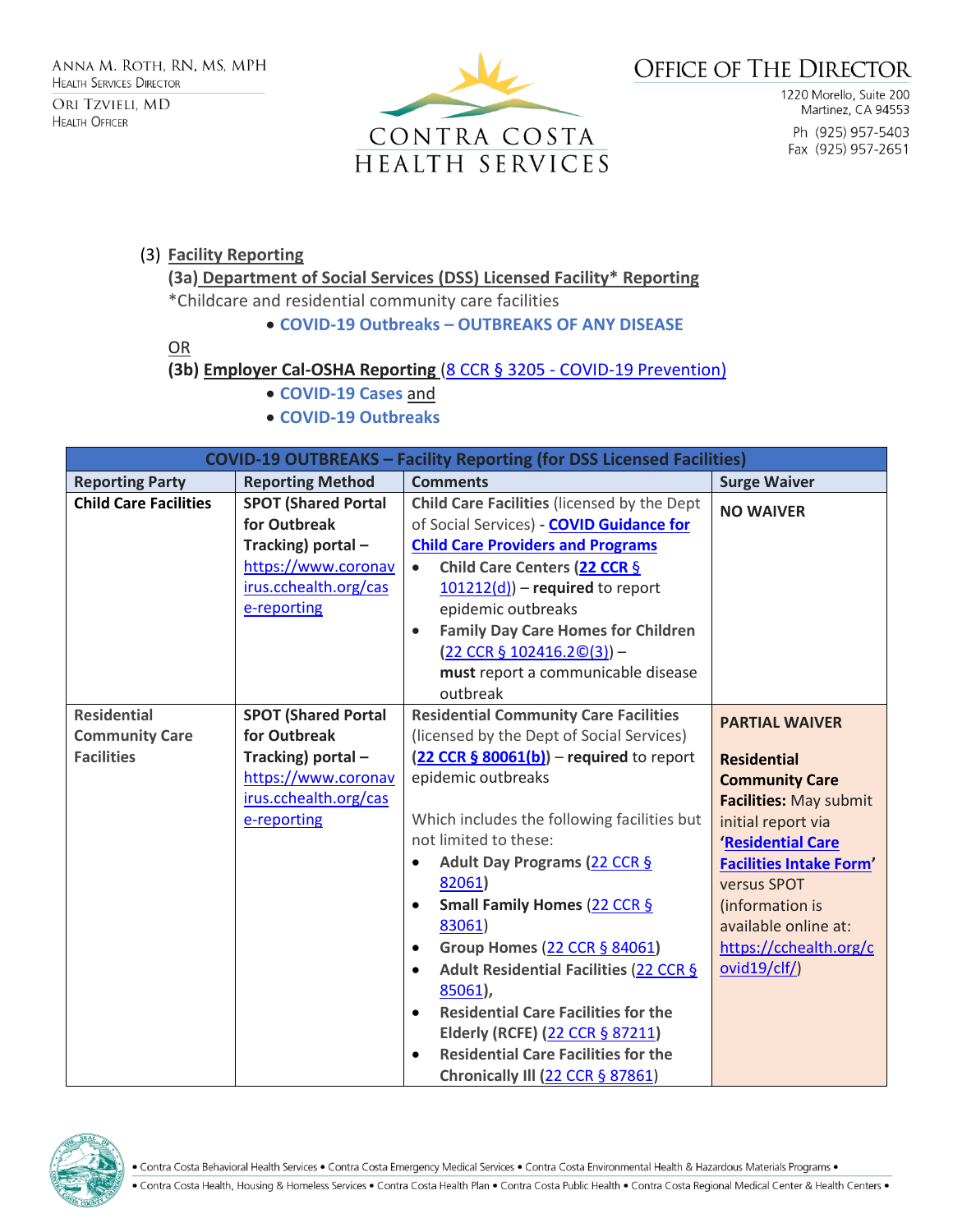ANNA M. ROTH, RN, MS, MPH **HEALTH SERVICES DIRECTOR** ORI TZVIELI, MD **HEALTH OFFICER** 



## **OFFICE OF THE DIRECTOR**

1220 Morello, Suite 200 Martinez, CA 94553 Ph (925) 957-5403 Fax (925) 957-2651

| <b>COVID-19 - Facility Reporting - Employers</b> |                                                                                                                                |                                                                                                                                                                                                                                                                                                                                                                                                                                                                                                                                                                                                                                                                                                                  |                                                                                                                                                      |  |
|--------------------------------------------------|--------------------------------------------------------------------------------------------------------------------------------|------------------------------------------------------------------------------------------------------------------------------------------------------------------------------------------------------------------------------------------------------------------------------------------------------------------------------------------------------------------------------------------------------------------------------------------------------------------------------------------------------------------------------------------------------------------------------------------------------------------------------------------------------------------------------------------------------------------|------------------------------------------------------------------------------------------------------------------------------------------------------|--|
| <b>Reporting</b><br><b>Party</b>                 | <b>Reporting Method</b>                                                                                                        | <b>Comments</b>                                                                                                                                                                                                                                                                                                                                                                                                                                                                                                                                                                                                                                                                                                  | <b>Surge Waiver</b>                                                                                                                                  |  |
| <b>Employers</b>                                 | <b>SPOT (Shared Portal</b><br>for Outbreak<br>Tracking) portal-<br>https://www.corona<br>virus.cchealth.org/c<br>ase-reporting | The employer shall report information about: both<br>COVID-19 Cases and COVID-19 Outbreaks (8 CCR<br>§ 3205 - COVID-19 Prevention) at the workplace to<br>the local health department whenever required by<br>law, and shall provide any related information<br>requested by the local health department.<br>The employer shall report all information to the<br>local health department as required by Labor Code<br>section 6409.6.                                                                                                                                                                                                                                                                            | <b>PARTIAL WAIVER</b><br>Can submit reports<br>via SharePoint vs<br><b>SPOT</b> (upon request<br>sent to<br>covid.business.tracin<br>g@cchealth.org) |  |
|                                                  |                                                                                                                                | Outbreak reporting definitions:<br>https://www.cdph.ca.gov/Programs/CID/DCDC/Pa<br>ges/COVID-<br>19/OutbreakDefinitionandReportingGuidance.aspx<br><b>Non-Healthcare Congregate Facilities</b><br>Non-Residential Facilities (including:<br>1.<br>workplace, childcare, schools, colleges,<br>etc.)<br>Residential Facilities (including: jails,<br>2.<br>shelters, dormitories, group homes,<br>camps, etc.)<br>Licensed Health Facilities (see Health Provider<br>$\bullet$<br>Reporting - Outbreak section above)<br>Unredacted information on COVID-19 cases<br>$\bullet$<br>must be provided to the local health<br>department, Cal/OSHA, the Department of<br>Public Health and the National Institute for |                                                                                                                                                      |  |

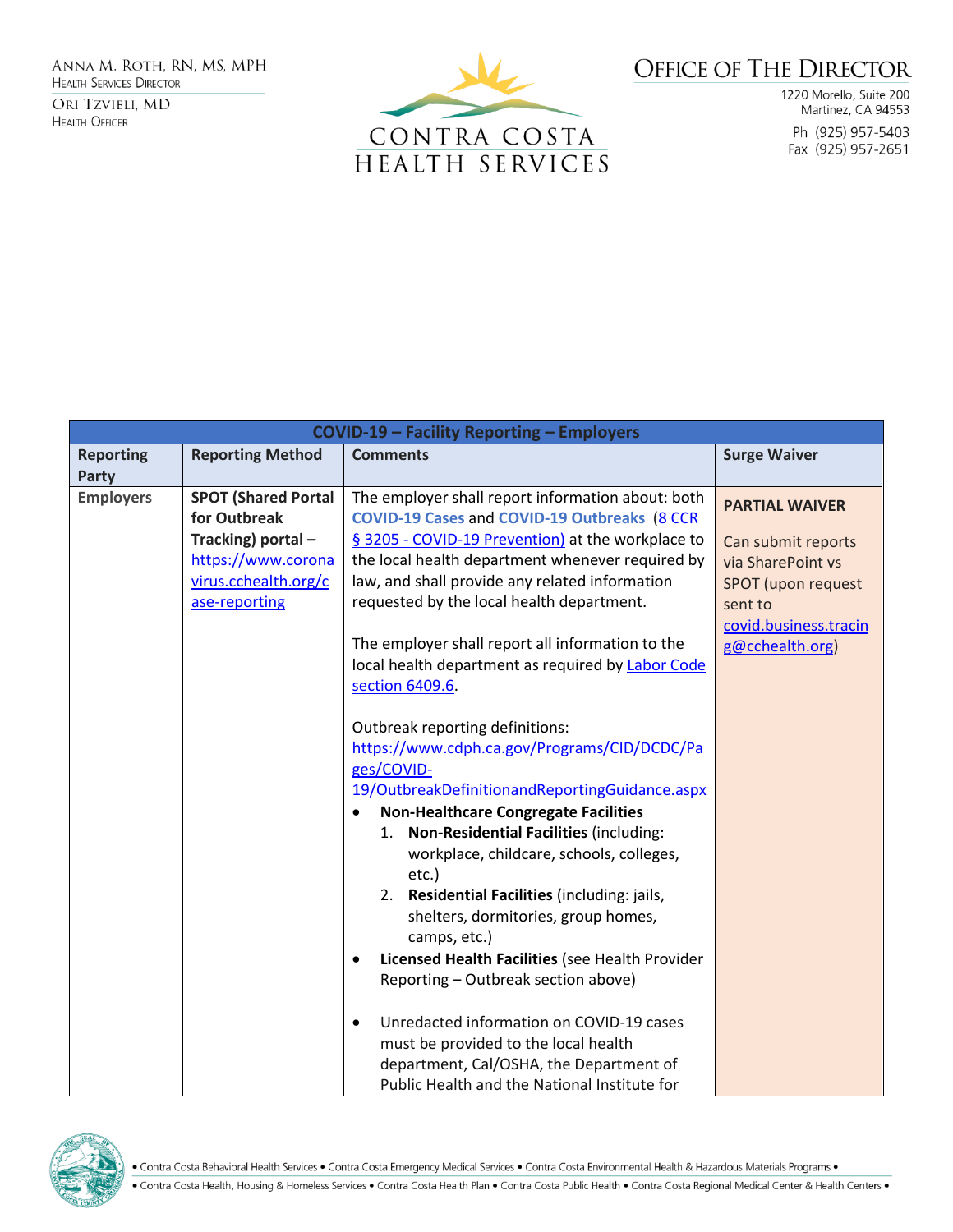ANNA M. ROTH, RN, MS, MPH **HEALTH SERVICES DIRECTOR** ORI TZVIELI, MD

**HEALTH OFFICER** 



## **OFFICE OF THE DIRECTOR**

1220 Morello, Suite 200 Martinez, CA 94553 Ph (925) 957-5403 Fax (925) 957-2651

| Occupational Safety and Health immediately<br>upon request.<br>Recording and tracking all COVID-19 cases<br>with the employee's name, contact<br>information, occupation, location where the<br>employee worked, the date of the last day at<br>the workplace, and the date of a positive |  |
|-------------------------------------------------------------------------------------------------------------------------------------------------------------------------------------------------------------------------------------------------------------------------------------------|--|
| COVID-19 test.                                                                                                                                                                                                                                                                            |  |

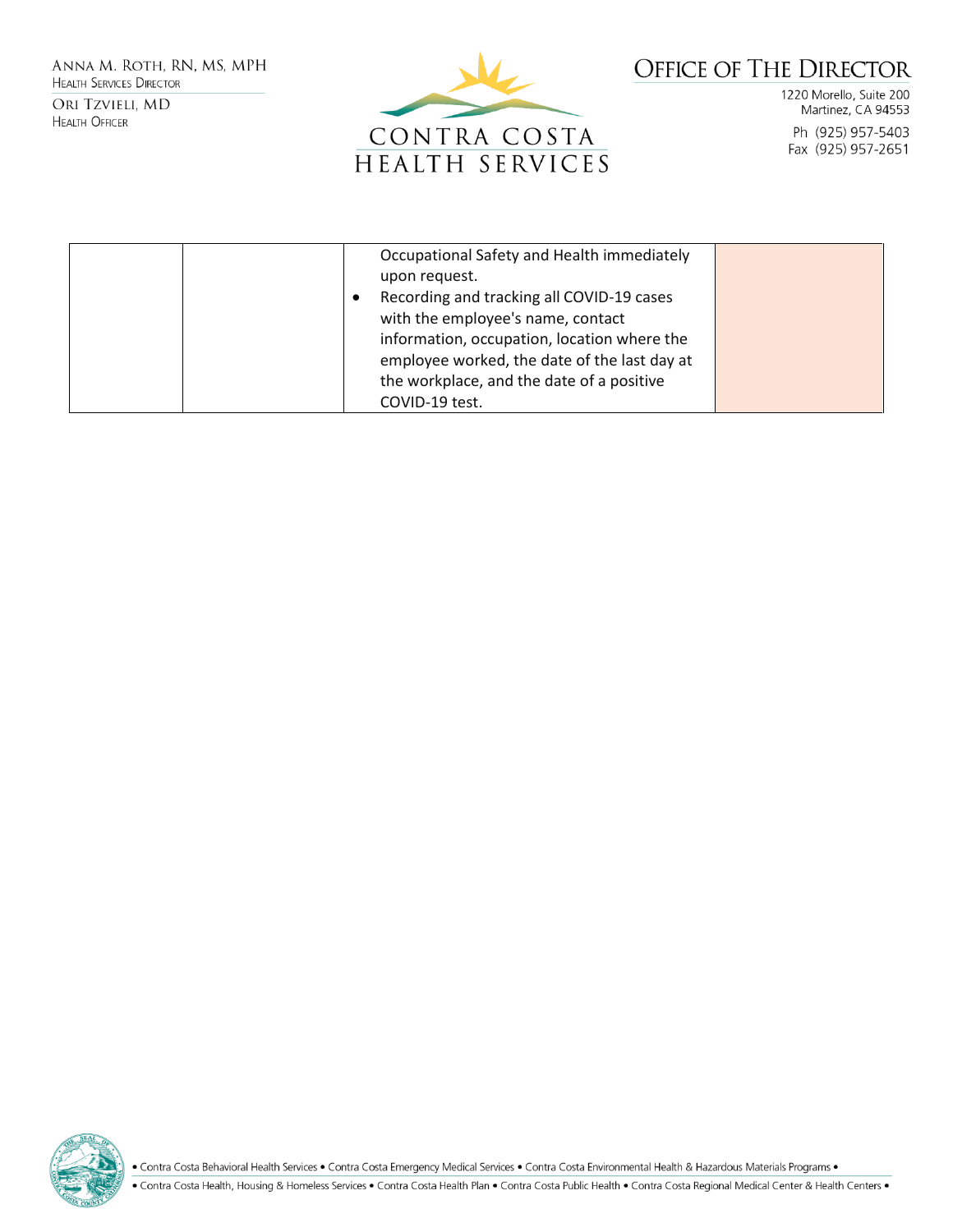

1220 Morello, Suite 200 Martinez, CA 94553 Ph (925) 957-5403 Fax (925) 957-2651

#### **REFERENCES:**

#### **Laboratory Reporting:**

- 1) **Letter to Laboratories Regarding COVID-19 Testing and Reporting** (CDPH, August 2020) <https://www.cdph.ca.gov/Programs/OSPHLD/LFS/Pages/LFSCOVID19ltr-1.aspx>
- 2) **Letter to Laboratories: Title 17 Changes** (CDPH, July 2020) [https://www.cdph.ca.gov/Programs/OSPHLD/LFS/Pages/Letter-to-Laboratories-Title-17-](https://www.cdph.ca.gov/Programs/OSPHLD/LFS/Pages/Letter-to-Laboratories-Title-17-Changes.aspx) [Changes.aspx](https://www.cdph.ca.gov/Programs/OSPHLD/LFS/Pages/Letter-to-Laboratories-Title-17-Changes.aspx)
- 3) **Reportable Disease & Conditions: Notification by Laboratories** (CDPH, March 2020) [https://www.cdph.ca.gov/Programs/CID/DCDC/CDPH%20Document%20Library/LabReportableD](https://www.cdph.ca.gov/Programs/CID/DCDC/CDPH%20Document%20Library/LabReportableDiseases.pdf) [iseases.pdf](https://www.cdph.ca.gov/Programs/CID/DCDC/CDPH%20Document%20Library/LabReportableDiseases.pdf)
- 4) **Directing all Laboratories Conducting COVID-19 Diagnostic Tests to Report COVID-19 Test Information to Local and State Public Health Authorities** (Contra Costa County Health Order, September 2020) [https://813dcad3-2b07-4f3f-a25e-](https://813dcad3-2b07-4f3f-a25e-23c48c566922.filesusr.com/ugd/84606e_afecbdc58912437797c9cdf42842dbc9.pdf)[23c48c566922.filesusr.com/ugd/84606e\\_afecbdc58912437797c9cdf42842dbc9.pdf](https://813dcad3-2b07-4f3f-a25e-23c48c566922.filesusr.com/ugd/84606e_afecbdc58912437797c9cdf42842dbc9.pdf)

#### **Health Provider Reporting**

- 1) **Reportable Disease & Conditions: Reporting to the Local Health Authority** [https://govt.westlaw.com/calregs/Document/I5849DB60A9CD11E0AE80D7A8DD0B623B?viewT](https://govt.westlaw.com/calregs/Document/I5849DB60A9CD11E0AE80D7A8DD0B623B?viewType=FullText&originationContext=documenttoc&transitionType=CategoryPageItem&contextData=(sc.Default)) [ype=FullText&originationContext=documenttoc&transitionType=CategoryPageItem&contextDat](https://govt.westlaw.com/calregs/Document/I5849DB60A9CD11E0AE80D7A8DD0B623B?viewType=FullText&originationContext=documenttoc&transitionType=CategoryPageItem&contextData=(sc.Default)) [a=\(sc.Default\)](https://govt.westlaw.com/calregs/Document/I5849DB60A9CD11E0AE80D7A8DD0B623B?viewType=FullText&originationContext=documenttoc&transitionType=CategoryPageItem&contextData=(sc.Default))
- 2) **Coronavirus Disease 2019 (COVID-19) Outbreak Investigation and Reporting Thresholds – All Licensed Health Facilities** (All Facilities Letter 20.75)

<https://www.cdph.ca.gov/Programs/CHCQ/LCP/Pages/AFL-20-75.aspx>

3) **Non-Healthcare Congregate Facilities COVID-19 Outbreak Definitions and Reporting (includes Schools)**

[https://www.cdph.ca.gov/Programs/CID/DCDC/Pages/COVID-](https://www.cdph.ca.gov/Programs/CID/DCDC/Pages/COVID-19/OutbreakDefinitionandReportingGuidance.aspx)[19/OutbreakDefinitionandReportingGuidance.aspx](https://www.cdph.ca.gov/Programs/CID/DCDC/Pages/COVID-19/OutbreakDefinitionandReportingGuidance.aspx)

4) **HIPAA Privacy Rule and Public Health: Guidance from CDC and the US Department of Health and Human Service** (CDC MMWR, 2003)

<https://www.cdc.gov/privacyrule/Guidance/PRmmwrguidance.pdf>

#### **Facility Reporting**

- 1) **COVID-19 Guidance for Child Care Providers and Programs** <https://www.cdph.ca.gov/Programs/CID/DCDC/Pages/COVID-19/Child-Care-Guidance.aspx>
- 2) **Community Care Facilities Reporting Requirements** <https://www.cdph.ca.gov/Programs/CID/DCDC/Pages/COVID-19/Child-Care-Guidance.aspx>
- 3) **Cal-OSHA – General Industry Safety Orders: COVID-19 Prevention** <https://www.dir.ca.gov/title8/3205.html>
- 4) **Occupational Safety and Health – Labor Code: COVID-19 Requirements**